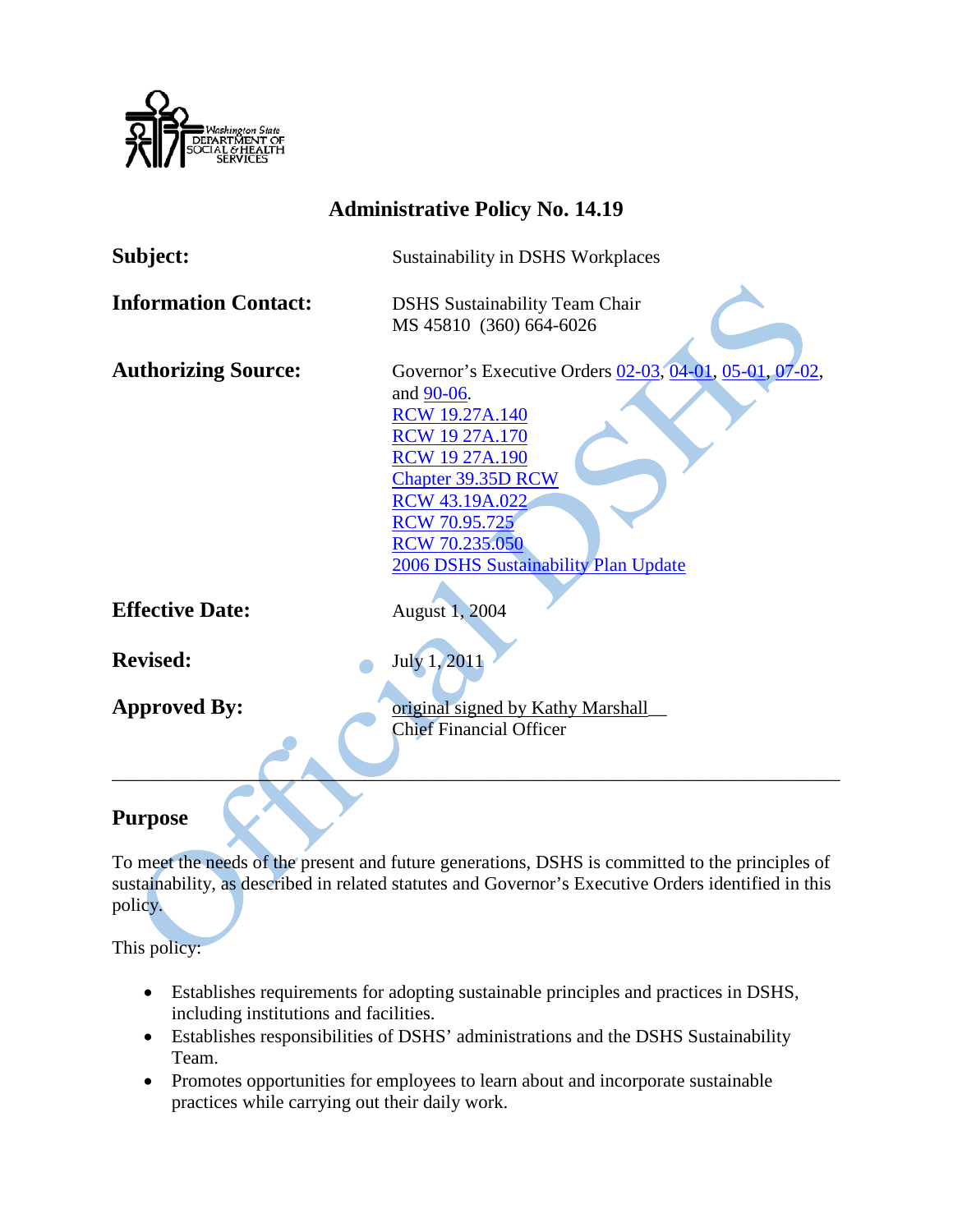Administrative Policy No. 14.19 July 1, 2011 Page 2

# **Background**

As a response to the Governor's 2002 Executive Order [02-03](http://www.governor.wa.gov/execorders/eoarchive/eo_02-03.htm) on Sustainable State Practices, DSHS has dedicated efforts to improve quality of life and to promote healthy environments for staff at work and at home. Sustainable business practices also serve to protect and preserve resources, further enabling DSHS to continue to provide needed services.

#### **Scope**

This policy applies to DSHS administrations and the DSHS Sustainability Team.

# **[Additional Resources](http://www.dshs.wa.gov/sustainable.shtml)**

- [DSHS Sustainability Internet website](http://www.dshs.wa.gov/sustainable.shtml) (includes Sustainability Team members, plans, reports, and resources)
- [2006 DSHS Sustainability Plan Update](http://www.dshs.wa.gov/word/EA/2006SusRpt.doc)
- [Department of Ecology's Sustainability Internet website](http://www.ecy.wa.gov/sustainability/index.html)

## **Definitions**

#### **Sustainability: To meet the needs of the present generation without compromising the ability of future generations to meet their needs.**

Source: The Report of the Brundtland Commission, *[Our Common Future](http://en.wikipedia.org/wiki/Our_Common_Future)*, published by Oxford University Press in 1987

**Sustainability Plan:** Created initially in response to Executive Order [02-03,](http://www.governor.wa.gov/execorders/eoarchive/eo_02-03.htm) DSHS's strategy for promoting sustainable practices, outlining an overall agency policy and each administration's specific goals and objectives, action plans and procedures and reporting requirements.

# **Policy Requirements**

DSHS staff must follow sustainability-related executive orders and statutes, this policy's requirements, and the [2006 DSHS Sustainability Plan Update.](http://www.dshs.wa.gov/word/EA/2006SusRpt.doc)

### **A. Administration Responsibilities**

- 1. Each administration must establish effective sustainable practices within their facilities and institutions, given their unique business needs.
- 2. Each administration must follow the current [DSHS Sustainability Plan](http://www.dshs.wa.gov/word/EA/2006SusRpt.doc) as it relates to their unique functions and develop action plans, reviewed annually, for sustainability. Administration action plans include administration-specific goals linked to applicable objectives in the DSHS Sustainability Plan.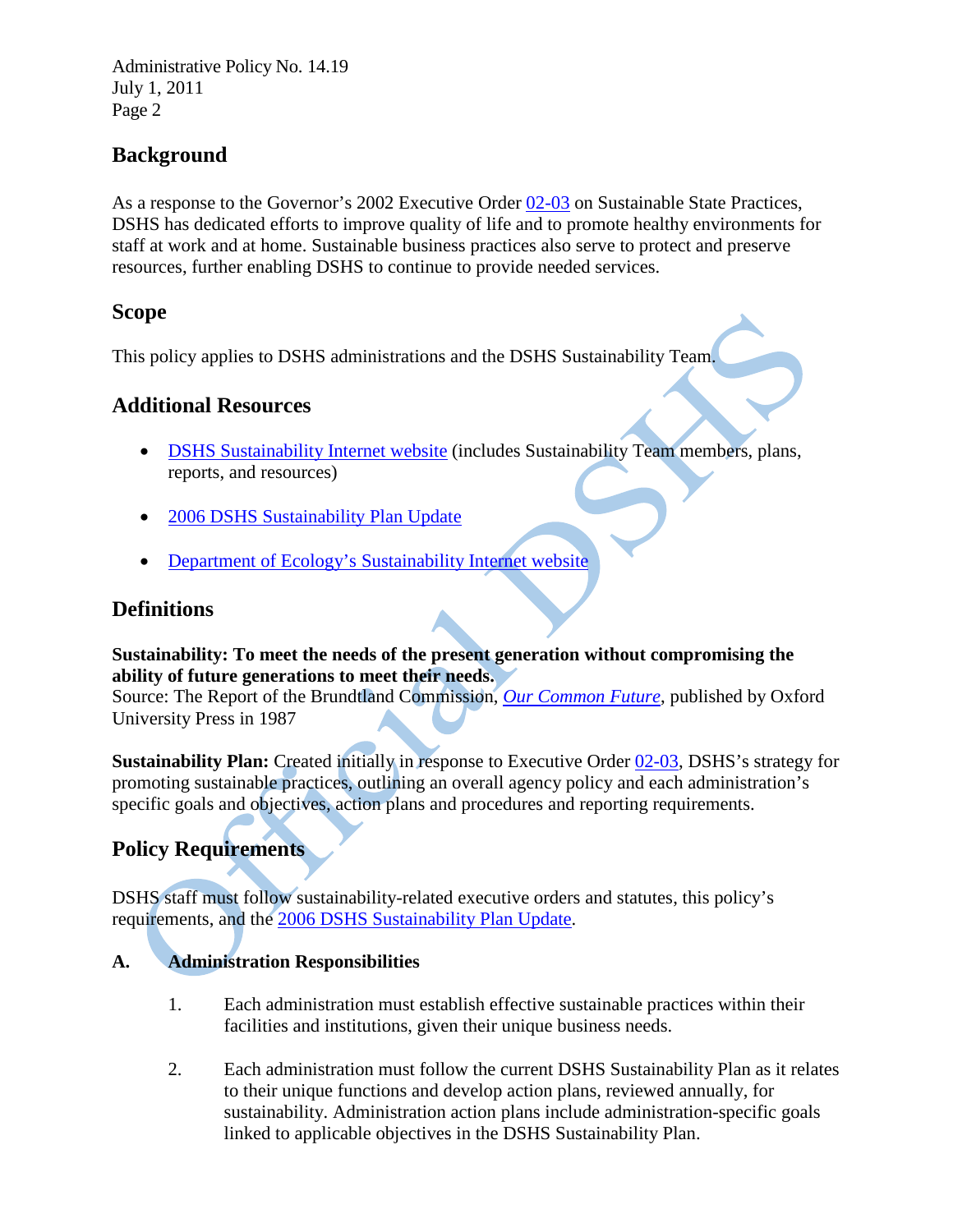- 3. Each administration must participate in the effort to meet the following requirements:
	- a. Governor's Executive Orders  $\frac{02-03}{3}$  (sustainable practices by state agencies), [04-01](http://www.governor.wa.gov/execorders/eoarchive/eo_04-01.htm) (toxic chemicals), [05-01](http://www.governor.wa.gov/execorders/eoarchive/eo_05-01.pdf) (sustainability and efficiency goals), and [07-02](http://www.governor.wa.gov/execorders/eo_07-02.pdf) (on climate change).
	- b. [Chapter 39.35D RCW](http://apps.leg.wa.gov/RCW/default.aspx?cite=39.35D) on high performance public buildings.
	- c. Reduce greenhouse gas emissions [\(RCW 70.235.050\)](http://apps.leg.wa.gov/RCW/default.aspx?cite=70.235.050).
	- d. Use energy efficiently (RCWs [19.27A.140,](http://apps.leg.wa.gov/RCW/default.aspx?cite=19.27A.140) [19.27A.170,](http://apps.leg.wa.gov/RCW/default.aspx?cite=19.27A.170) and [19.27A.190\)](http://apps.leg.wa.gov/RCW/default.aspx?cite=19.27A.190).
	- e. Conserve water (Governor's Executive Order [07-02\)](http://www.governor.wa.gov/execorders/eo_07-02.pdf).
	- f. Use 100% recycled content cut white paper [\(RCW 43.19A.022\)](http://apps.leg.wa.gov/RCW/default.aspx?cite=43.19A.022).
	- g. Reduce use of copy paper (RCW [70.95.725\)](http://apps.leg.wa.gov/RCW/default.aspx?cite=70.95.725).
	- h. Establish a paper recycling program (RCW [70.95.725\)](http://apps.leg.wa.gov/RCW/default.aspx?cite=70.95.725).
	- i. Purchase environmentally preferable purchasing (EPP) items, according to the current Purchasing Guide for Field Staff, located on the Central Purchasing Unit's intranet [website,](http://asd.dshs.wa.gov/TRACKS/index.htm) and the [Ecology and GA EPP Guide.](http://www.ga.wa.gov/pca/forms/epp-manual.pdf.)
	- j. Promote efficient use of resources including waste recycling, product reuse, and product need reduction (Governor's Executive Order [90-06\)](http://www.governor.wa.gov/execorders/eoarchive/eo90-06.htm).
- 4. Each administration:
	- a. Must appoint a representative to the DSHS Sustainability Team.
	- b. May be required to provide additional staff resource people for the DSHS Sustainability Team.
	- c. Must provide necessary data for required reports, as requested by the DSHS Sustainability Team.
	- d. Must promote their employees' awareness of sustainable practices, including:
		- (1) Laws, executive orders, and DSHS policy related to sustainability.
		- (2) Energy, paper and water use.
		- (3) Purchase of environmentally sound products.
		- (4) Practices for recycling, reducing, and reusing products.
		- (5) Environmentally sound travel and options to travel.
		- (6) Use of biodegradable products to replace toxic products.
		- (7) Other effective programs or projects for sustainability awareness. For suggestions, see [the DSHS Sustainability Internet website.](http://www.dshs.wa.gov/sustainable.shtml)

### **B. Responsibilities of the DSHS Sustainability Team**

- 1. The Chief Financial Officer from Financial Services Administration must appoint the Executive Sponsor for the DSHS Sustainability Team.
	- a. The Executive Sponsor must appoint the Chair(s) for the DSHS Sustainability Team.
	- b. The Executive Sponsor must report DSHS's progress about sustainability